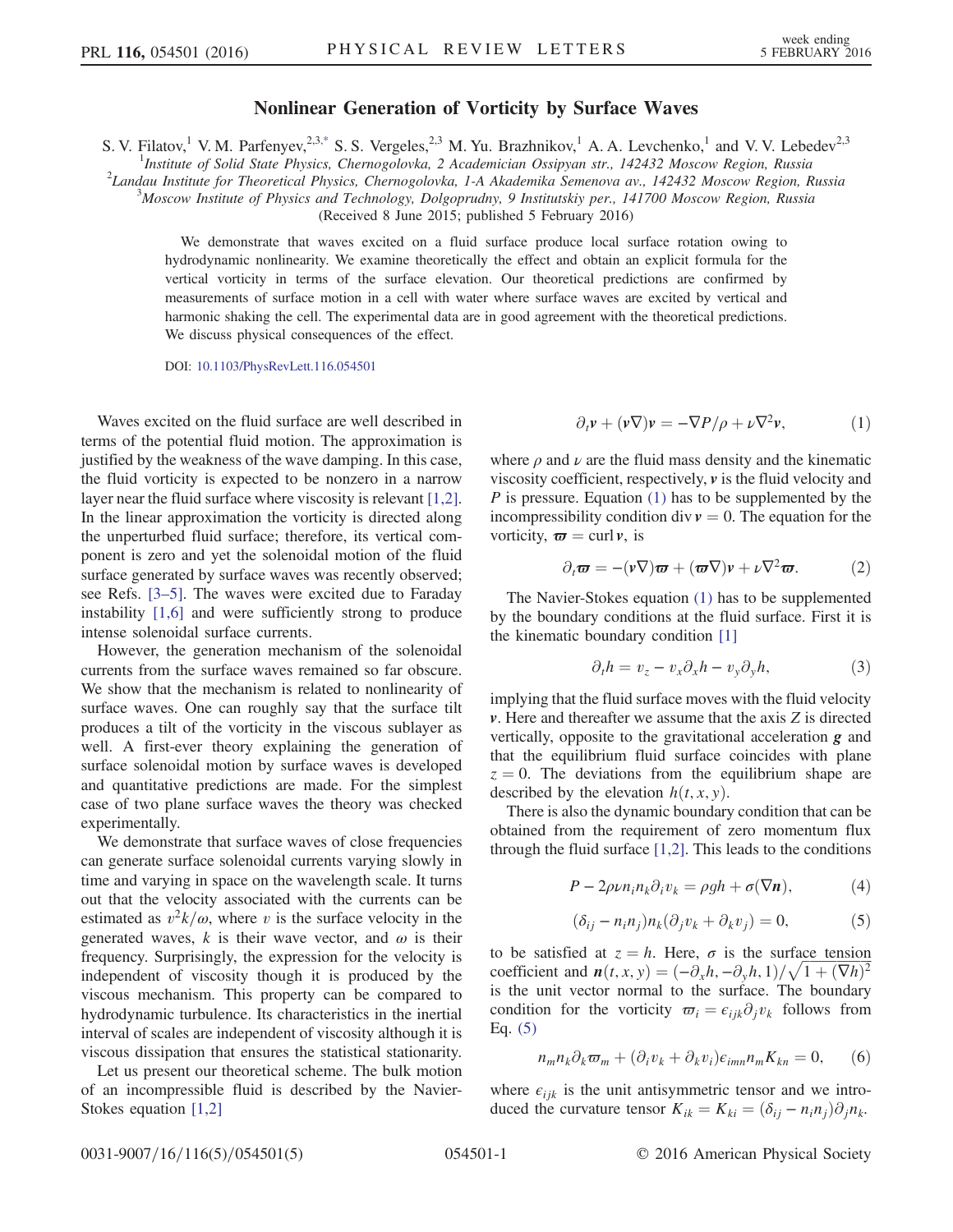Further we consider the case where some waves are excited on the fluid surface. The case of deep water is implied. We assume that the wave steepness is small, i.e.,  $|\nabla h| \ll 1$ . In the linear approximation we deal with the gravitational-capillary waves characterized by the dispersion law  $\omega^2 = gk + (\sigma/\rho)k^3$ , where k is wave vector<br>of the wave and  $\omega$  is its frequency. We also assume that the of the wave and  $\omega$  is its frequency. We also assume that the of the wave and  $\omega$  is its frequency. We also assume the waves are weakly decaying, i.e.,  $\gamma = \sqrt{\nu k^2/\omega} \ll 1$ .<br>In the linear approximation all the quantities change

In the linear approximation, all the quantities characterizing the surface waves can be expressed via the surface elevation h. The explicit expressions for the velocity and the vorticity in the leading order with respect to the small parameter γ are

<span id="page-1-1"></span><span id="page-1-0"></span>
$$
v_{\alpha} = \nu [(\hat{\kappa}^2 + \hat{k}^2)/\hat{k}] \exp(\hat{k}z) \partial_{\alpha} h - 2\nu \hat{\kappa} \exp(\hat{\kappa}z) \partial_{\alpha} h, \quad (7)
$$

$$
v_z = \nu(\hat{\kappa}^2 + \hat{k}^2) \exp(\hat{k}z)h - 2\nu\hat{k}^2 \exp(\hat{\kappa}z)h, \qquad (8)
$$

$$
\varpi_{\alpha} = 2\epsilon_{\alpha\beta} \exp(\hat{\kappa}z) \partial_{\beta} \partial_{t}h, \tag{9}
$$

<span id="page-1-4"></span>see, e.g., Ref. [\[1\].](#page-3-1) Here and below Greek indices run over x, y,  $\epsilon_{\alpha\beta}$  is the unit antisymmetric tensor and we introduced the nonlocal operators  $\hat{k} = (-\partial_x^2 - \partial_y^2)^{1/2}$ ,  $\hat{\kappa} = (\partial_x/\partial_y^2 + \hat{k}^2)^{1/2}$ . The first terms in the expressions (7) (8)  $(\partial_t/\nu + \hat{k}^2)^{1/2}$ . The first terms in the expressions [\(7\),](#page-1-0) [\(8\)](#page-1-1) correspond to the potential part of the velocity whereas the correspond to the potential part of the velocity, whereas the last terms represent corrections, arising due to viscosity. Note that the vorticity  $\varpi_{\alpha}$  is located in a relatively thin layer near the surface. The depth of the layer is estimated as  $\gamma/k \ll 1/k$ , where  $1/k$  is the penetration depth of the potential part of the velocity.

<span id="page-1-3"></span>The Z component of the vorticity  $\varpi$ <sub>z</sub> is zero in the linear approximation, it appears only due to the nonlinear wave interaction. Therefore, to find  $\varpi$ <sub>z</sub> one should go beyond the approximation. We take into account the main nonlinear contribution to  $\varpi$ , in Eq. [\(2\)](#page-0-2), which is of the second order in the wave amplitude:

$$
(\partial_z^2 - \hat{\kappa}^2)\varpi_z = -\nu^{-1}\varpi_a \partial_a v_z.
$$
 (10)

<span id="page-1-2"></span>The term on the right-hand side can be regarded as a source with respect to  $\varpi_z$ . It corresponds to the rotation of twodimensional vector  $\varpi_a$  by the velocity field of the surface waves. We keep the nonlinear terms of the same order in the boundary condition [\(6\)](#page-0-3):

$$
\partial_z \varpi_z = \partial_\alpha h \partial_z \varpi_\alpha - \epsilon_{\alpha\gamma} (\partial_\alpha v_\beta + \partial_\beta v_\alpha) \partial_\beta \partial_\gamma h. \qquad (11)
$$

Note that the second term on the right-hand side of Eq. [\(11\)](#page-1-2) is smaller than the first one in parameter γ. However, the second term should be kept since it may give a comparable contribution to the surface value of  $\varpi_z$ , because it can produce a correction which has longer penetration depth; see Ref. [\[7\]](#page-4-0).

<span id="page-1-5"></span>The solution of Eq. [\(10\)](#page-1-3) with the boundary conditions [\(11\)](#page-1-2) (which can be posed at  $z = 0$ ) and  $\varpi_z \rightarrow 0$  at  $z \rightarrow -\infty$  is

$$
\varpi_z(z) = 2\epsilon_{\alpha\beta}(e^{\hat{k}z}\partial_\alpha h)(e^{\hat{k}z}\partial_\beta \partial_\gamma h) + 2\epsilon_{\alpha\beta}\hat{\kappa}^{-1}e^{\hat{k}z}(\partial_\alpha h\partial_\beta \partial_\gamma \hat{k}h + \partial_\alpha \partial_\gamma h\partial_\beta \partial_\gamma \partial_\gamma \hat{k}^{-1}h), \quad (12)
$$

where Eqs.  $(7)$ – $(9)$  were used. The surface value of the vorticity  $\varpi$ <sub>z</sub> is obtained by substituting  $z = 0$  into the expression [\(12\)](#page-1-5). The first term in the expression [\(12\)](#page-1-5) represents the tilt of the vorticity [\(9\)](#page-1-4) due to the surface tilt. The first term in the last round brackets is the result of spreading of rotated vorticity into the bulk. The last term in the expression [\(12\)](#page-1-5) is related to the nonzero curvature of the surface, which gives rise to an additional viscous tangential surface force.

Note that, according to Eq. [\(12\),](#page-1-5) a single surface plane wave does not produce  $\varpi_z$ , nonzero  $\varpi_z$  arises if at least two plane waves propagating in different directions are excited. The characteristic frequency  $\omega<sub>v</sub>$  of vorticity  $\varpi<sub>z</sub>$  can vary from zero to the order of the surface wave frequency  $\omega$ , since we consider the nonlinearity of the second order. If  $\omega$ <sub>n</sub>  $\gg \nu k^2$ then the first term on the right-hand side of Eq. [\(12\)](#page-1-5) is leading. Otherwise, both terms are of the same order.

Further, we analyze the case when the excited surface waves are characterized by a narrow spectrum peaked near  $\omega$ with the width  $\Delta \omega \ll \omega$ . Then the slowly varying contribution into the vertical vorticity  $\varpi$ <sub>z</sub> is leading and thus  $ω<sub>v</sub> ~ Δω$ . Indeed, from Eq. [\(12\)](#page-1-5) it follows that the relative applitude of double frequency, contribution is small as amplitude of double-frequency contribution is small as  $\Delta\omega/\omega$ ; see Ref. [\[7\].](#page-4-0) Next, we assume  $\omega_v \ll \nu k^2$ . In this case one can substitute  $\hat{\kappa}$  by  $\hat{k}$  in the second line of Eq. [\(12\)](#page-1-5). So, the first term on the right-hand side of Eq. [\(12\)](#page-1-5) is localized on the scale  $\gamma/k$  near the surface, while the second term penetrates deeper, on distance  $1/k$ . Both terms have comparable magnitudes at the surface.

Let us formulate the applicability conditions for our theory that is correct if the higher-order nonlinear terms are small compared to the kept ones. We have to estimate the nonlinear terms from Eq. [\(2\)](#page-0-2) where the second-order terms for the velocity,  $v^{(2)}$ , have to be taken into account. From<br>Eq. (12) it follows that  $v^{(2)} \sim \omega k h^2$ . Therefore, the nonlinear Eq. [\(12\)](#page-1-5) it follows that  $v^{(2)} \sim \omega k h^2$ . Therefore, the nonlinear terms with  $v^{(2)}$  are small if  $(v^{(2)}\nabla)\varpi_z \ll \nu \Delta \varpi_z$ . Thus, in the case  $\omega \leq v k^2$  we arrive at the condition  $k \ll \nu$  which is case  $\omega_r \lesssim \nu k^2$  we arrive at the condition  $kh \ll \gamma$ , which is stronger than the small steepness condition  $kh \ll 1$ . The condition can be rewritten also as  $\kappa h \ll 1$ .

Now we turn to the experimental part. To check the theoretical predictions, we carried out experiments with a rectangular cell filled with water. Surface waves were excited in the cell by its shaking. The experimental setup for measurements of the water surface motion are shown in Fig. [1\(a\)](#page-2-0). The vessel, shaped as nearly square with sides from 40 to 50 mm and depth of 10 mm, is filled with distilled water and is set horizontally with an accuracy of 1.5 degrees. The water level is adjusted to form concave or convex meniscus on the walls, Fig. [1\(b\)](#page-2-0). The vessel was fixed on a platform performing harmonic oscillations with cyclic frequency  $\omega$  in the vertical direction. The oscillation amplitude and frequency were specified by a computer-controlled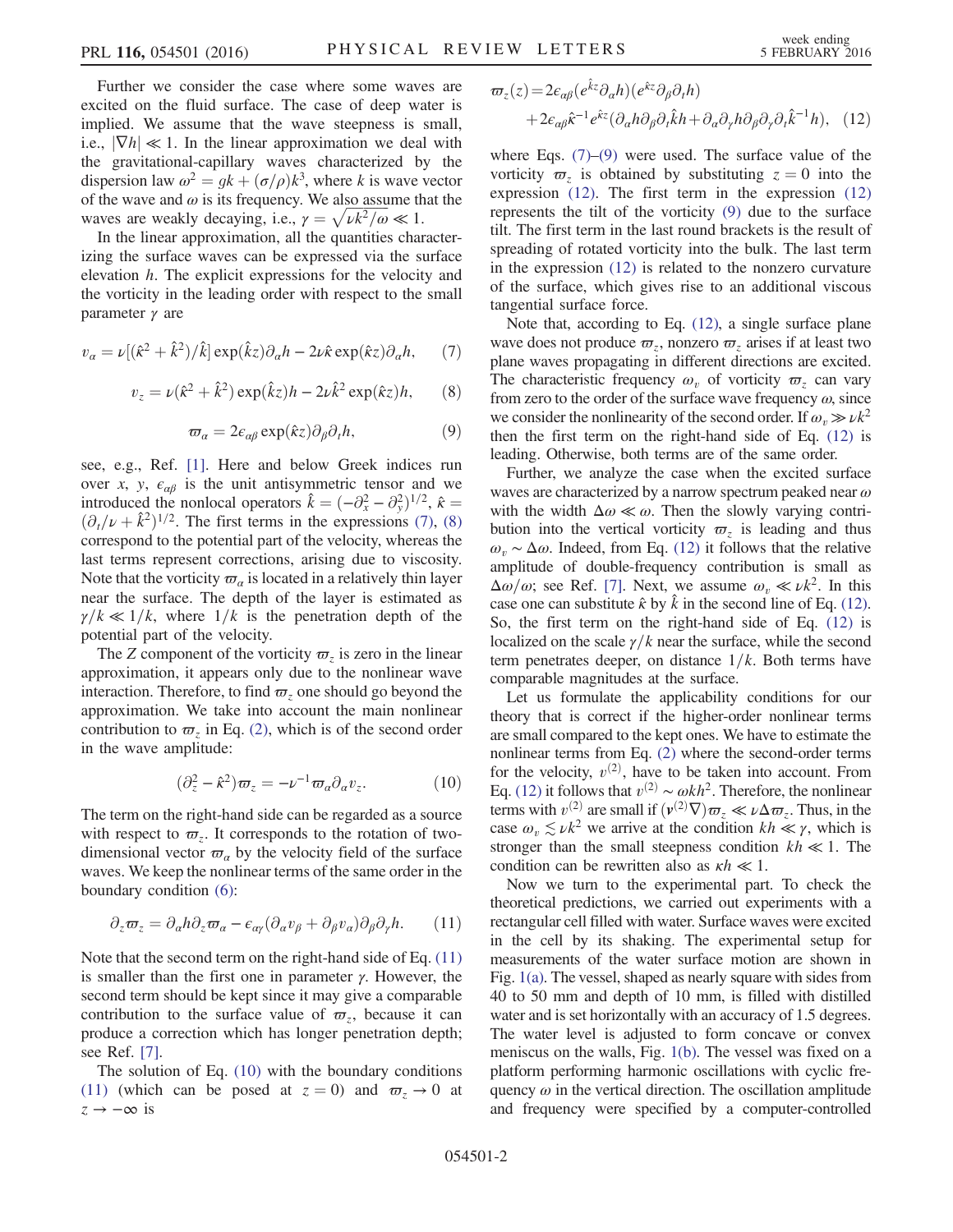<span id="page-2-0"></span>

FIG. 1. Experimental setup for registration of the water surface motion. (a) The scheme of the setup: 1, vessel; 2, water; 3, vibroplatform; 4, photo camera; 5, flashlight. (b) Concave or convex meniscus is formed on the edge of walls depending on amount of water used to fill the vessel. (c) Configuration of water meniscus in square cell, which has walls of different height designed to suppress generation of waves from a pair of adjacent walls. Arrows show the direction of wave propagation.

external digital-to-analog converter. The acceleration was measured by an accelerometer fixed on the vibroplatform. The exciting frequency  $\omega/2\pi$  in the range from 40 to 60 Hz was in resonance with one of the surface eigenmodes of the water in the vessel. The oscillation amplitude was smaller than the threshold of the Faraday instability [\[1,6\]](#page-3-1).

To visualize the surface motion, hollow glass spheres from 10 to 30 mm in diameter were poured on the water surface. The average density of the glass spheres was insignificantly less than the water density. The slow motion of particles was captured by a camera that took sequential pictures of the water surface upon illumination. Then the video of the slow surface motion was built from sequential frames. The photographs were processed by the MatLab program and the velocity field was built using the PIVlab software package [\[8\],](#page-4-1) then the vorticity was calculated in accordance with the relation  $\varpi_z = \partial_x v_y - \partial_y v_x$ .

A stationary pattern of standing capillary ripples is formed within  $1-2$  s after turning on the excitation. Simultaneously with the ripples, a square lattice of vortices on the water surface originates. The whole picture remains stable at least for several minutes. The results of the experimental procedure are presented in Figs. [2](#page-2-1) and [4](#page-3-3) showing the vorticity  $\varpi$ <sub>z</sub> averaged over time. The red color corresponds to positive vorticity, the blue color corresponds to negative vorticity, and the color scale determining the vorticity value is also presented in the figures.

To explain the pictures, let us first note that the forces exciting the waves are related to the water meniscus formed near the walls. Therefore, the forces are localized near the walls and free hydrodynamic equations can be used to describe the water motion not very close to the walls. One deals with nearly linear waves of a given frequency, the amplitude of the waves is determined by the near-wall forces and boundary conditions. Only waves propagating perpendicular to the walls of the rectangular vessel are excited. The resonant frequencies correspond to the waves which wavelengths satisfy the condition for resonance: the

<span id="page-2-1"></span>

FIG. 2. Vorticity in a cell  $50 \times 49$  mm<sup>2</sup> where the surface waves with frequency 42.7 Hz are excited. The observed chesslike pattern of the vorticity field is consistent with the theoretical expression  $(14)$ , the periods of the pattern in the X and Y directions are equal to the wavelength.

length of the vessel wall is equal to an integer number of wavelengths up to some correction associated with the near-wall area. The linear size of the vessels is small enough so that the distance in frequency domain between neighboring resonances is greater than the width of the resonances. The waves propagating in different directions are not excited since the power transferred from the meniscus to the waves is zero in this case.

<span id="page-2-2"></span>Figure [2](#page-2-1) represents the vorticity observed in a nearly square cell where the standing waves are excited in the X and Y directions. Neglecting the wave damping, we can model the elevation as

$$
h = H_1 \cos(\omega t) \cos(kx) + H_2 \cos(\omega t + \psi) \cos(ky), \quad (13)
$$

where  $k$  is determined by the dispersion law. The phase shift  $\psi$  in Eq. [\(13\)](#page-2-2) is related to the cell asymmetry, that leads to different boundary conditions for the standing waves in the X and Y directions. Changing the aspect ratio of the cell one can affect the phase shift  $\psi$ . Substituting the expression [\(13\)](#page-2-2) into Eq. [\(12\)](#page-1-5) we obtain

<span id="page-2-3"></span>
$$
\varpi_z(0) = -(2+\sqrt{2})\sin\psi H_1 H_2 \omega k^2 \sin(kx)\sin(ky). \quad (14)
$$

The result is time independent. The sum of the rational and irrational numbers corresponds to the sum of the two terms in Eq. [\(12\)](#page-1-5), which have different penetration depths. The expression [\(14\)](#page-2-3) is in a qualitative agreement with Fig. [2.](#page-2-1)

We also conducted experiments with a square cell, where the phase shift  $\psi \ll 1$  and the vorticity distribution changes significantly. To describe the situation one should take into account the wave attenuation along the direction of wave propagation due to the viscous damping. Details are presented in the Supplemental Material [\[7\].](#page-4-0)

The magnitude of the vorticity as a function of the wave amplitude is plotted in Fig. [3](#page-3-4). The surface elevation caused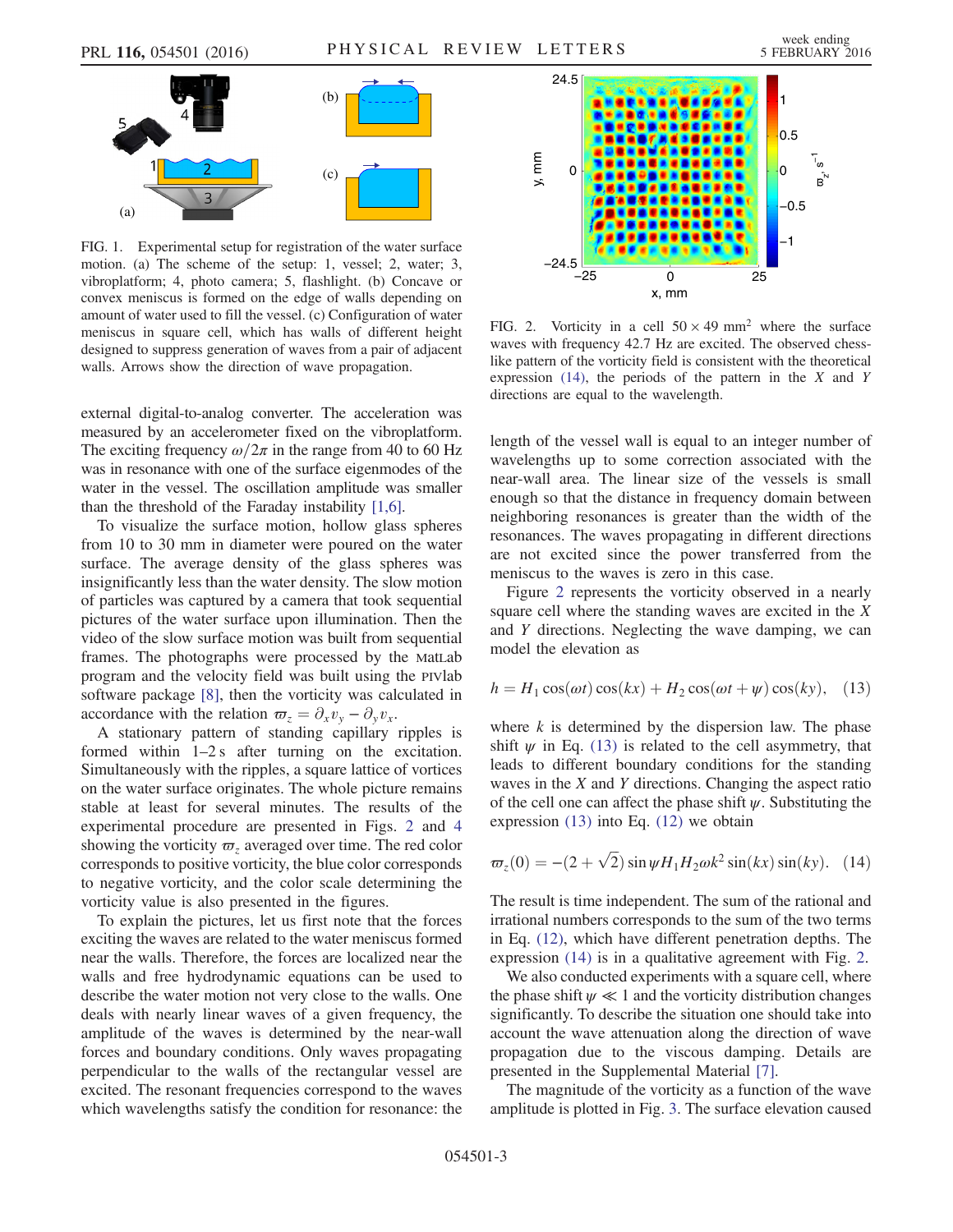<span id="page-3-4"></span>

FIG. 3. Vorticity for different pumping amplitudes in a cell  $50 \times 49$  mm<sup>2</sup>, where surface waves with frequency 42.7 Hz are excited, plotted as a function of the tilt amplitude  $kH$ . The line corresponds to the dependence  $\varpi$ <sub>z</sub>  $\propto (kH)^2$  and it proves that the vorticity is generated by the second-order nonlinearity.

by the waves was measured by the laser beam reflected from the fluid surface. The size of laser projection on a screen can be recalculated into the surface tilt amplitude  $kH$ , where H is the amplitude of the largest wave. The graph in Fig. [3](#page-3-4) demonstrates the square dependence of vorticity on the tilt amplitude, in accordance with our theoretical expectations.

Figure [4](#page-3-3) presents results of another experiment. In this case the square vessel has walls of different height: two adjacent walls are slightly lower than two opposite walls. The vessel is filled with water exactly up to the edge of the higher walls to avoid meniscuses there. On the lower walls water forms a convex meniscus [see Fig. [1\(c\)\]](#page-2-0). Thus the exciting forces are applied to the water solely at the lower walls. Neglecting the effect of reflected waves, one can roughly model the situation by running waves propagating from low walls. Then the elevation is modeled as

<span id="page-3-5"></span>
$$
h = H_1 \cos(\omega t - kx) + H_2 \cos(\omega t - ky). \tag{15}
$$

<span id="page-3-6"></span>Substituting the expression  $(15)$  into Eq.  $(12)$  one finds

$$
\varpi_z(0) = -(2 + \sqrt{2})H_1H_2\omega k^2 \sin(kx - ky). \qquad (16)
$$

Note that the result is also time independent. Figure [4](#page-3-3) demonstrates that the spatial wave damping is relevant. An account of the damping corrects the expression [\(16\)](#page-3-6), that leads to a reasonable agreement between the experimental data and the theoretical predictions [\[7\].](#page-4-0)

To conclude, we have discovered a new mechanism of surface vorticity generation related to the narrow viscous layer formed by propagating surface waves. In particular, this mechanism leads to surface mixing that can be characterized by the diffusion coefficient  $D$  that is of the fourth order in the wave amplitude, as for the direct action

<span id="page-3-3"></span>

FIG. 4. Vorticity in a cell  $40 \times 40$  mm<sup>2</sup>, where surface waves with frequency 54 Hz are excited. Two walls of the cell, corresponding to the left and bottom sides in the figure, are slightly lower than the other walls. The water level is adjusted to produce mainly two running waves from the lower walls, Fig. [1\(c\).](#page-2-0) Alternating stripes of positive and negative vorticity directed parallel to the diagonal of the square cell is in agreement with the theoretical expression [\(16\)](#page-3-6).

of the waves on the fluid surface [\[9,10\]](#page-4-2). The problem requires further research.

Although the experiments were performed in the capillary range, our theoretical scheme is equally applicable to the gravitational range. For instance, the suggested theory can be used to analyze the solenoidal motion on the ocean surface.

Increasing an amplitude of the cell shaking one can reach threshold for the Faraday instability. Well above the threshold, the surface waves are quite intensive, which results in intense solenoidal motions of the fluid surface, for which the dimensionless parameter  $\kappa h \gtrsim 1$ . Then the self-interaction of solenoidal motions becomes relevant [\[11\],](#page-4-3) which leads, in particular, to the formation of an inverse energy cascade [\[4\]](#page-3-7). The results of our theoretical and experimental studies allow one to better understand the phenomenon and to develop a quantitative framework for it.

We are grateful to I. Kolokolov for valuable discussions. This work was supported by the Russian Scientific Foundation, Grant No. 14-22-00259.

<span id="page-3-0"></span>[\\*](#page-0-4) parfenius@gmail.com

- <span id="page-3-1"></span>[1] H. Lamb, *Hydrodynamics*, 6th ed. (Cambridge University Press, Cambridge, England, 1975).
- [2] L. D. Landau and E. M. Lifshitz, Course of Theoretical Physics, Vol. 6, Fluid Mechanics, 2nd English ed., (Pergamon Press, Oxford, England, 1987).
- <span id="page-3-2"></span>[3] A. von Kameke, F. Huhn, G. Fernandez-Garcia, A. P. Munuzuri, and V. Perez-Munuzuri, [Phys. Rev. Lett.](http://dx.doi.org/10.1103/PhysRevLett.107.074502) 107, [074502 \(2011\).](http://dx.doi.org/10.1103/PhysRevLett.107.074502)
- <span id="page-3-7"></span>[4] N. Francois, H. Xia, H. Punzmann, and M. Shats, [Phys. Rev.](http://dx.doi.org/10.1103/PhysRevLett.110.194501) Lett. 110[, 194501 \(2013\)](http://dx.doi.org/10.1103/PhysRevLett.110.194501).